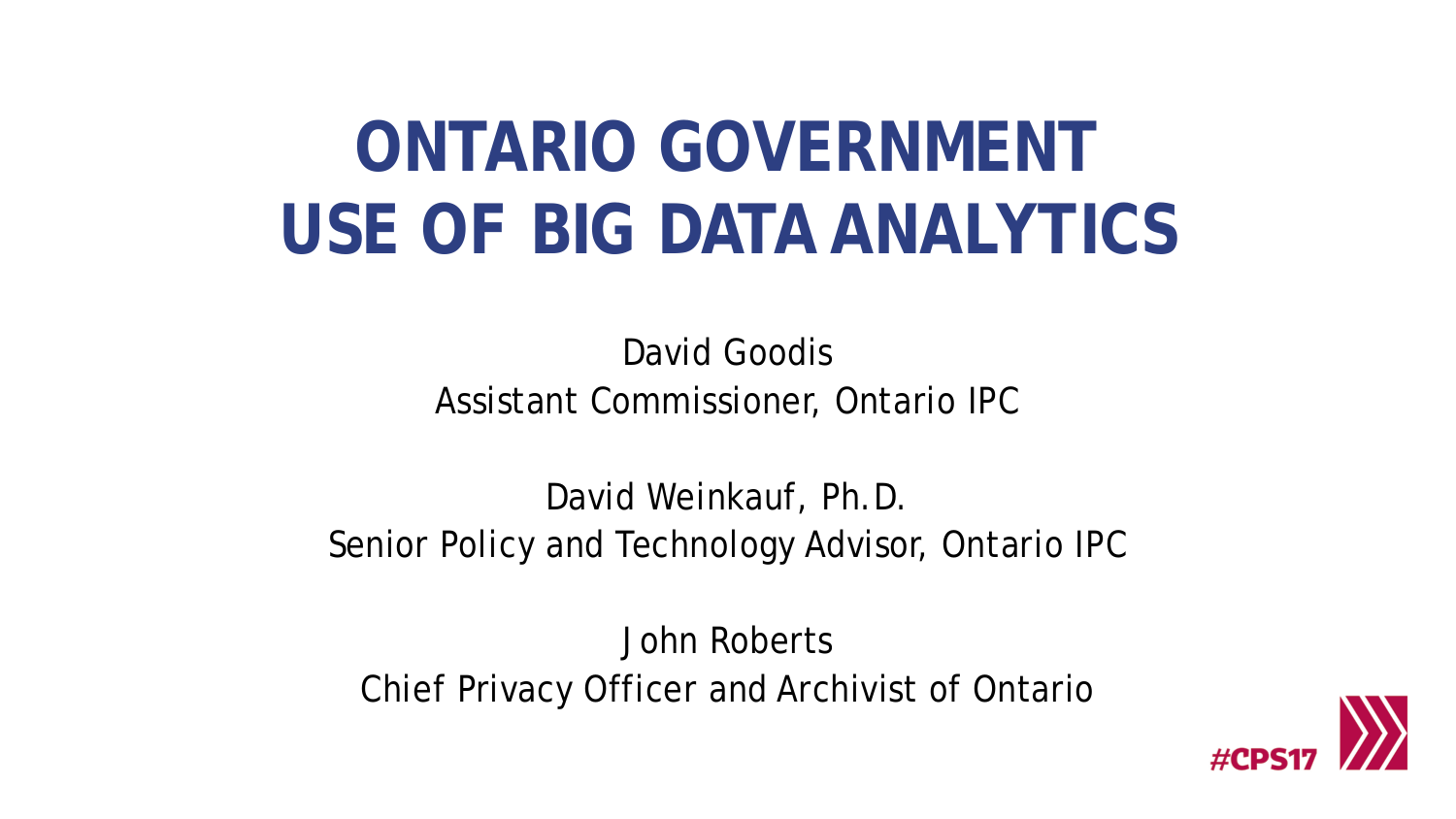## **OUTLINE**

- Big data and Ontario's privacy laws (David Goodis)
- Ontario IPC's "Big Data Guidelines" (David Weinkauf)
- Comments from a government perspective (John Roberts)
- **Questions**

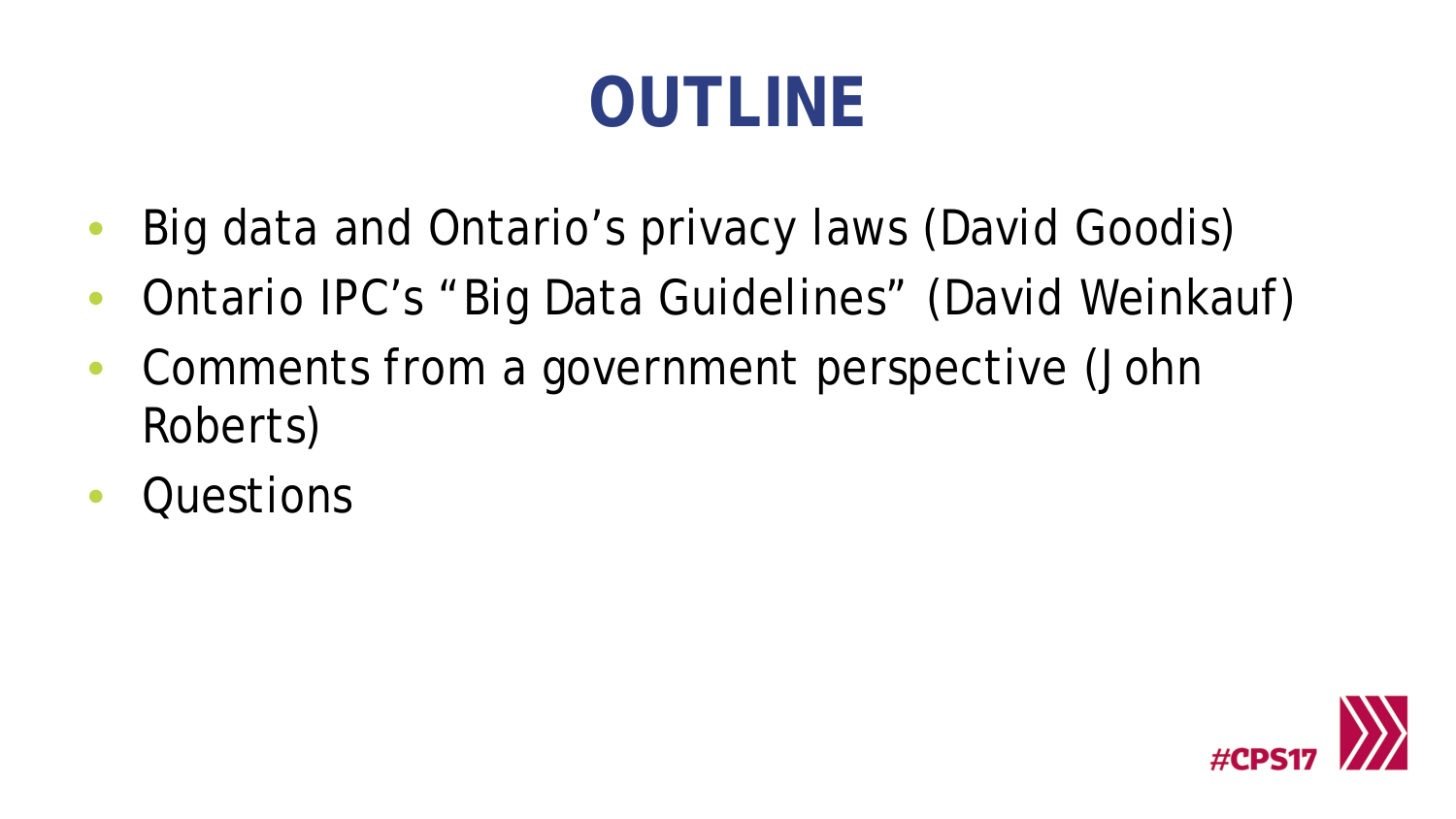### **BIG DATA AND ONTARIO'S PRIVACY LAWS**

- *FIPPA/MFIPPA* not designed with big data in mind; not possible when proclaimed in 1988/1991:
	- world wide web not yet invented (1989)
	- information technology was less prevalent
	- types of data and analytics were less complex
	- uses of personal information were discrete and determinate
- Current legislative framework treats government institutions as **silos**:
	- collection of personal information must be "necessary"
	- secondary uses are restricted
	- information sharing is limited

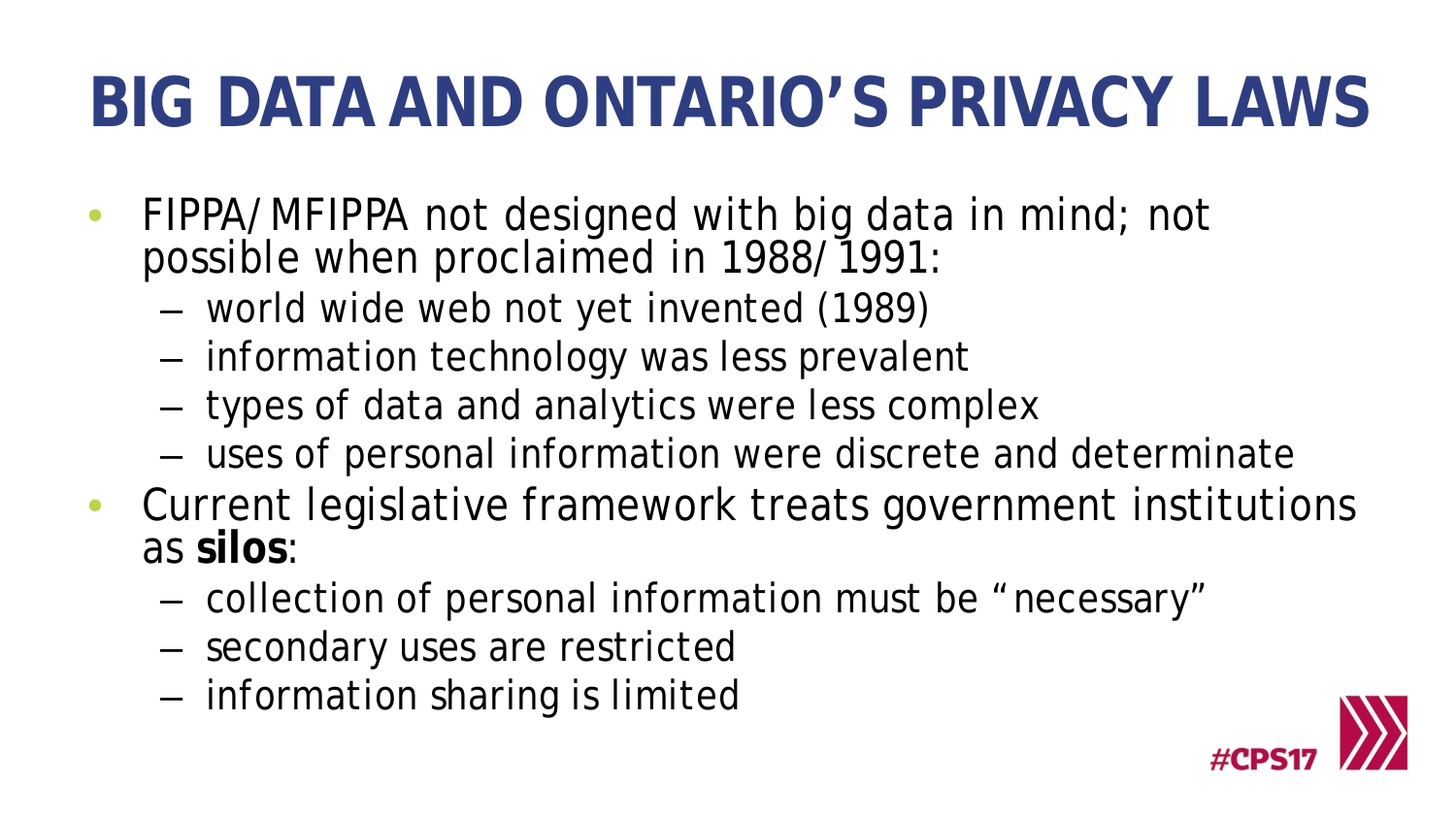#### **BIG DATA AND ONTARIO'S PRIVACY LAWS (2)**

- May still be possible to conduct big data under *FIPPA* if:
	- collection of personal information (PI) is **expressly authorized by statute** [s. 38(2)]
	- disclosures are for purpose of **complying with a statute** [s. 42(1)(e)]
- Such cases should be the exception, not the rule
- To support big data in general, we need a **new legislative framework**

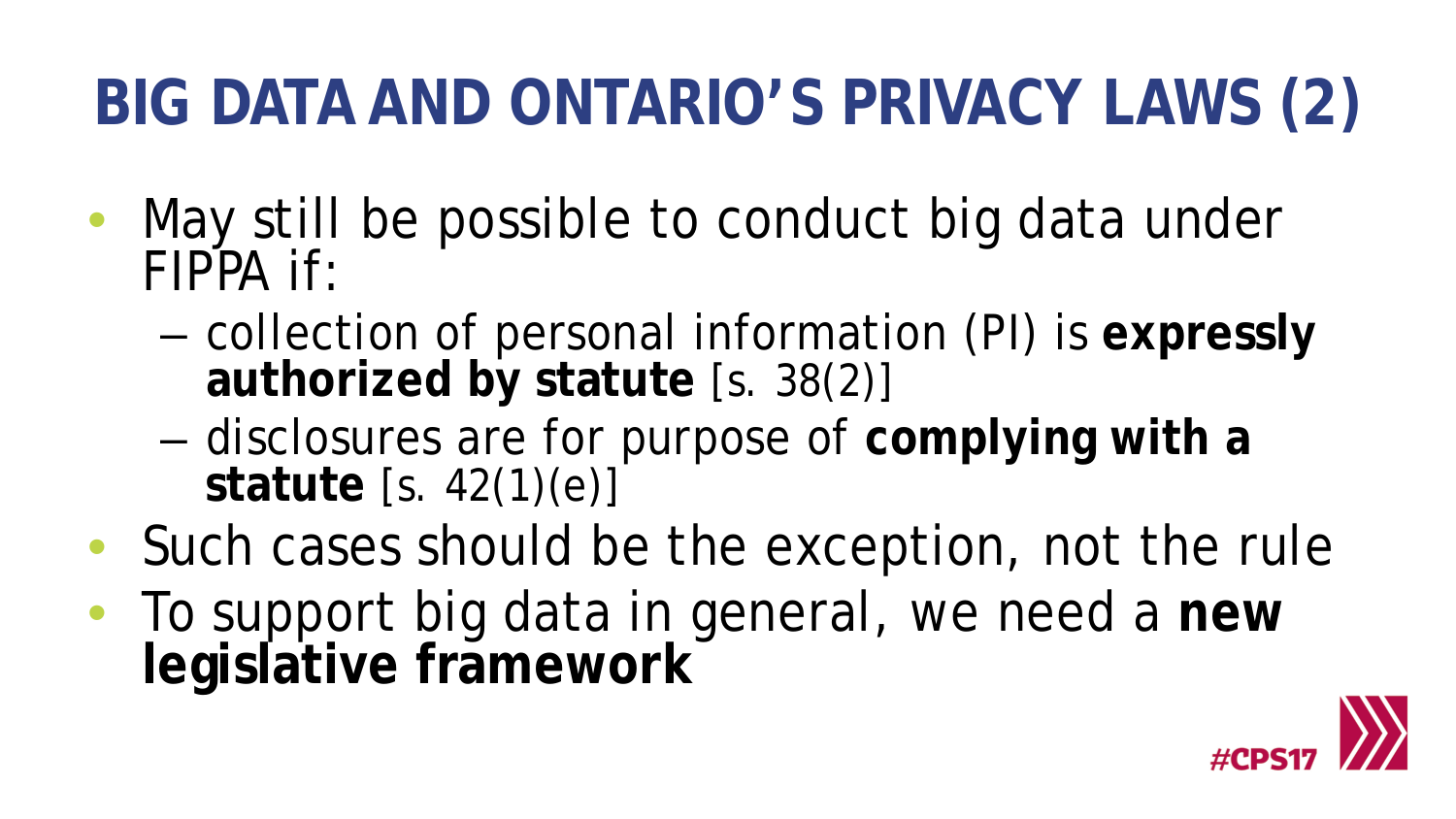### **ONTARIO IPC'S BIG DATA GUIDELINES**

- Designed to inform institutions of key issues, best practices when conducting big data projects involving PI
- Divides big data into four stages; each stage raises a number of concerns (14 total)
- Institutions should avoid uses of PI that may be **unexpected, invasive, inaccurate, discriminatory or disrespectful** of individuals
- Today we will discuss a selection of points raised in paper



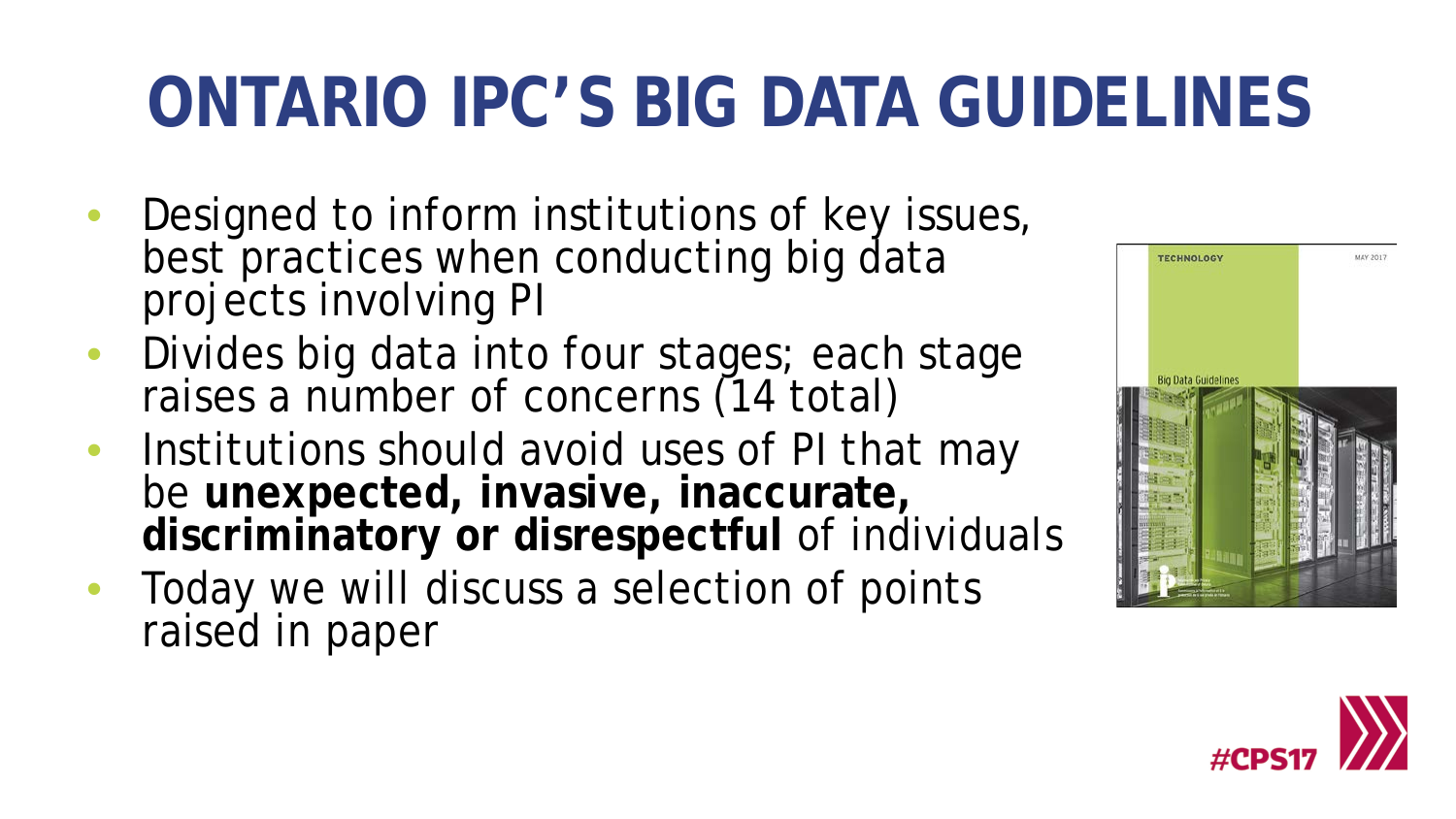### **WHAT IS BIG DATA?**

- The term "big data" generally refers to the combined use of a number of advancements in computing and technology, including:
	- *new sources and methods of data collection*
	- *virtually unlimited capacity to store data*
	- *improved record linkage techniques*
	- *algorithms that learn from and make predictions on data*

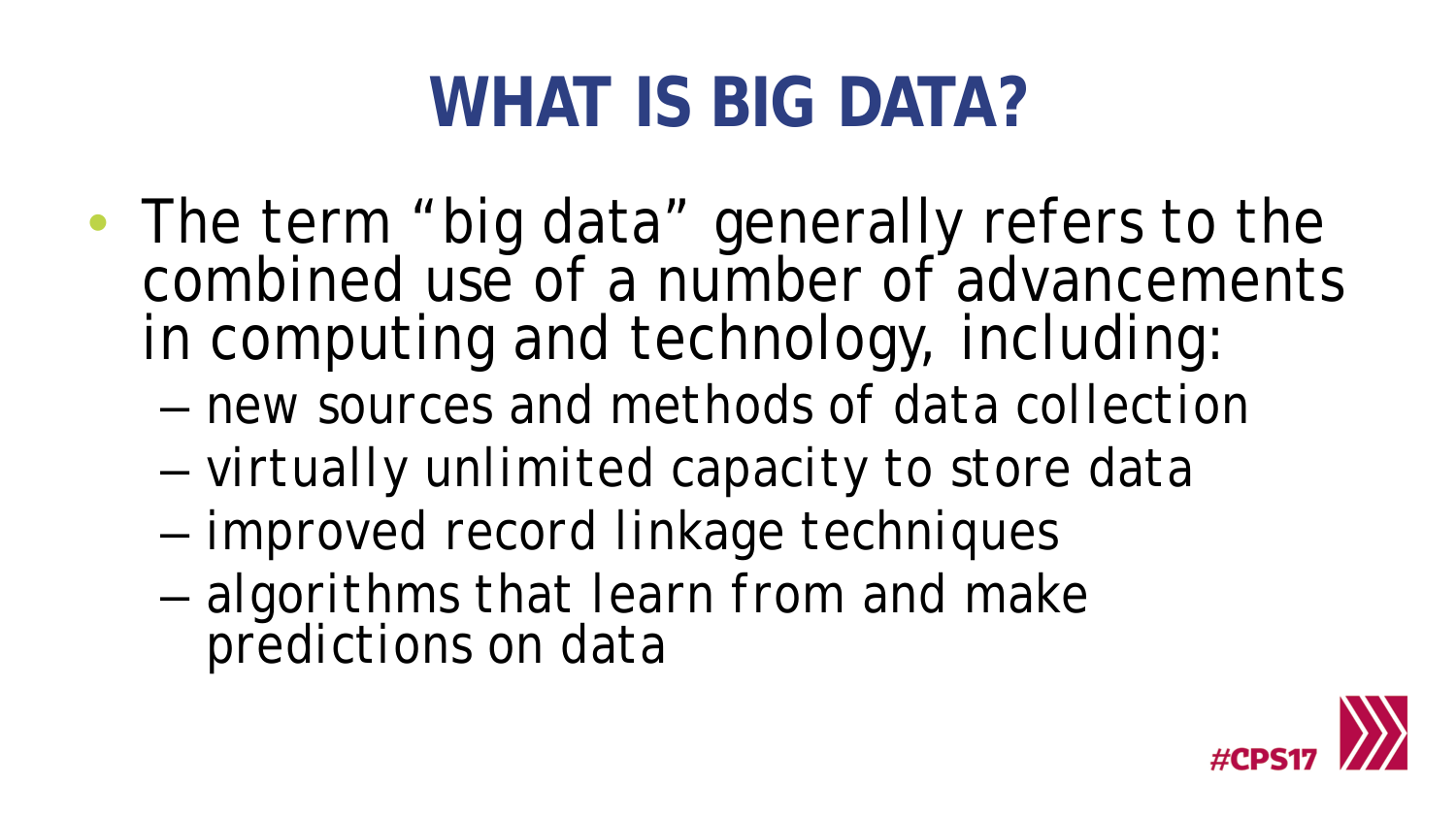### **COLLECTION**

- Issue: **speculation of need rather than necessity** 
	- inherent tension between big data and principle of data minimization
	- what is now known as "data mining" was originally called "data fishing"
	- analyze data first and ask "why" later
- Best practice (BP): proposed collection of PI should be **reviewed and approved** by a research ethics board (REB) or similar body

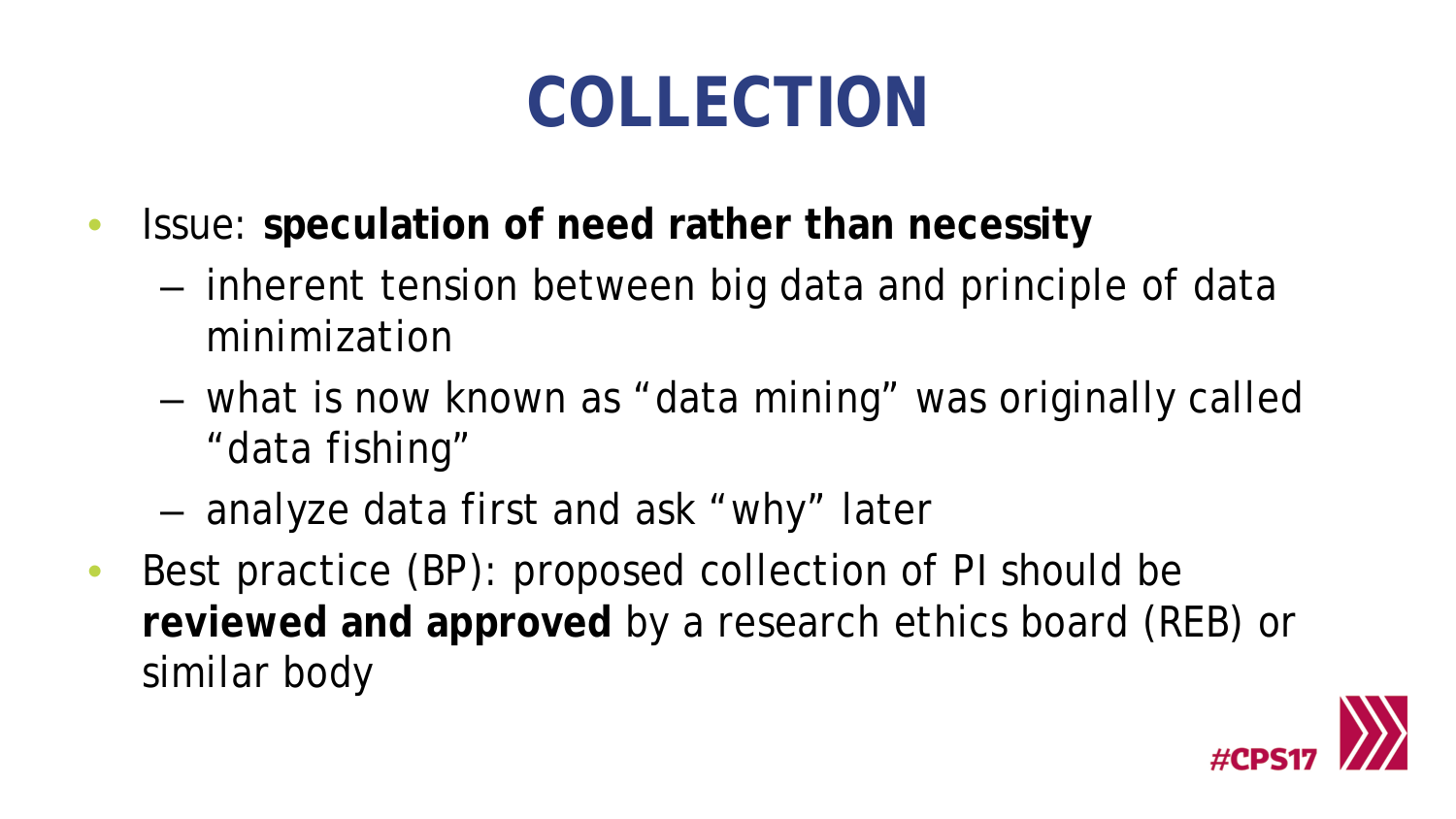# **COLLECTION (2)**

- Issue: **privacy of publicly available information**
	- potential uses and insights derivable from a piece of information are no longer discrete and recognizable in advance
	- innocuous PI can be collected, integrated and analyzed with other PI to reveal hidden patterns and correlations that only an advanced algorithm can uncover
- BP: any publicly available PI should be **treated the same** as non-public PI

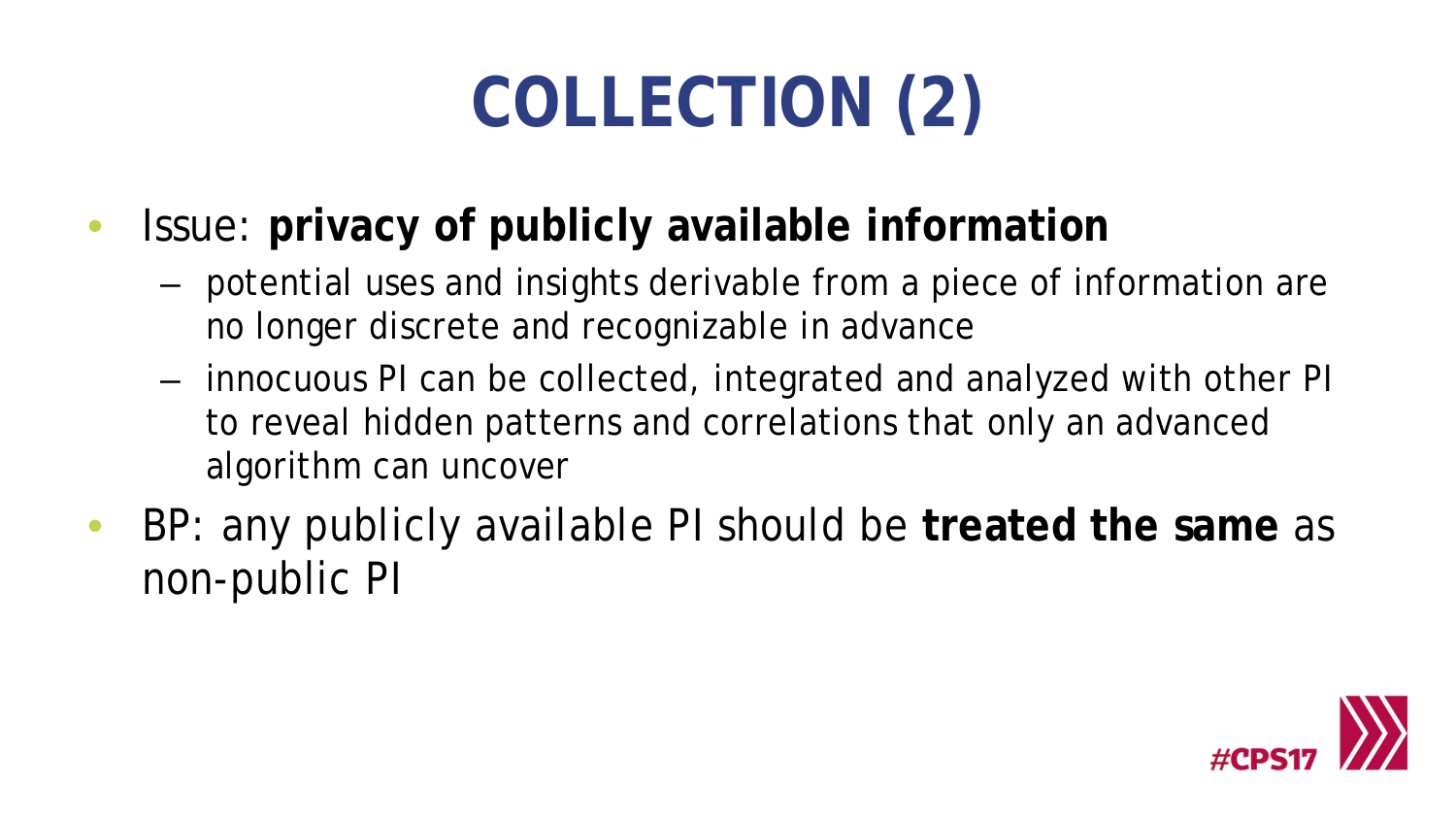## **INTEGRATION**

- Issue: **inadequate separation of policy analysis and administrative functions**
	- PI collected for the purpose of administering a program can be used for secondary purpose of fulfilling the policy analysis function of the program
	- however, in general the reverse is not the case
- BP: integrated data sets should be **de-identified** before analysis to ensure adequate separation
- De-identification also helps to address the inherent tension between big data and principle of data minimization

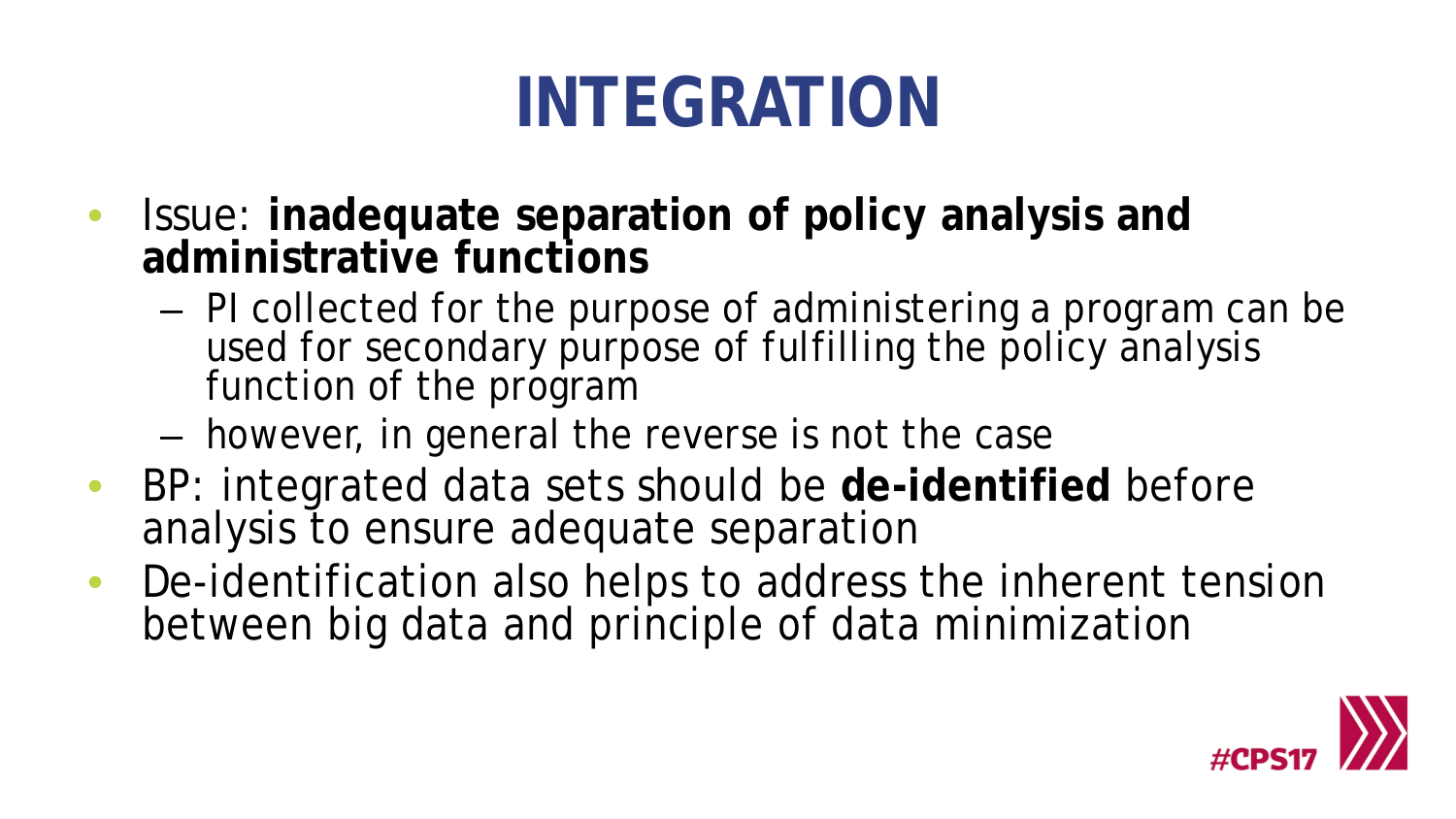### **ANALYSIS**

- Issue: **biased data sets**
	- even if "all" data is collected, the practices that generate the data may contain implicit biases that over- or underrepresent certain people
	- also, the conditions under which a data set is generated may cause some members of the target population to be excluded
- BP: assess whether the information analyzed is **representative** of the target population by considering whether:
	- the practices that generated the data set allowed for discretionary decisions
	- the design of a program or service contained overly restrictive requirements

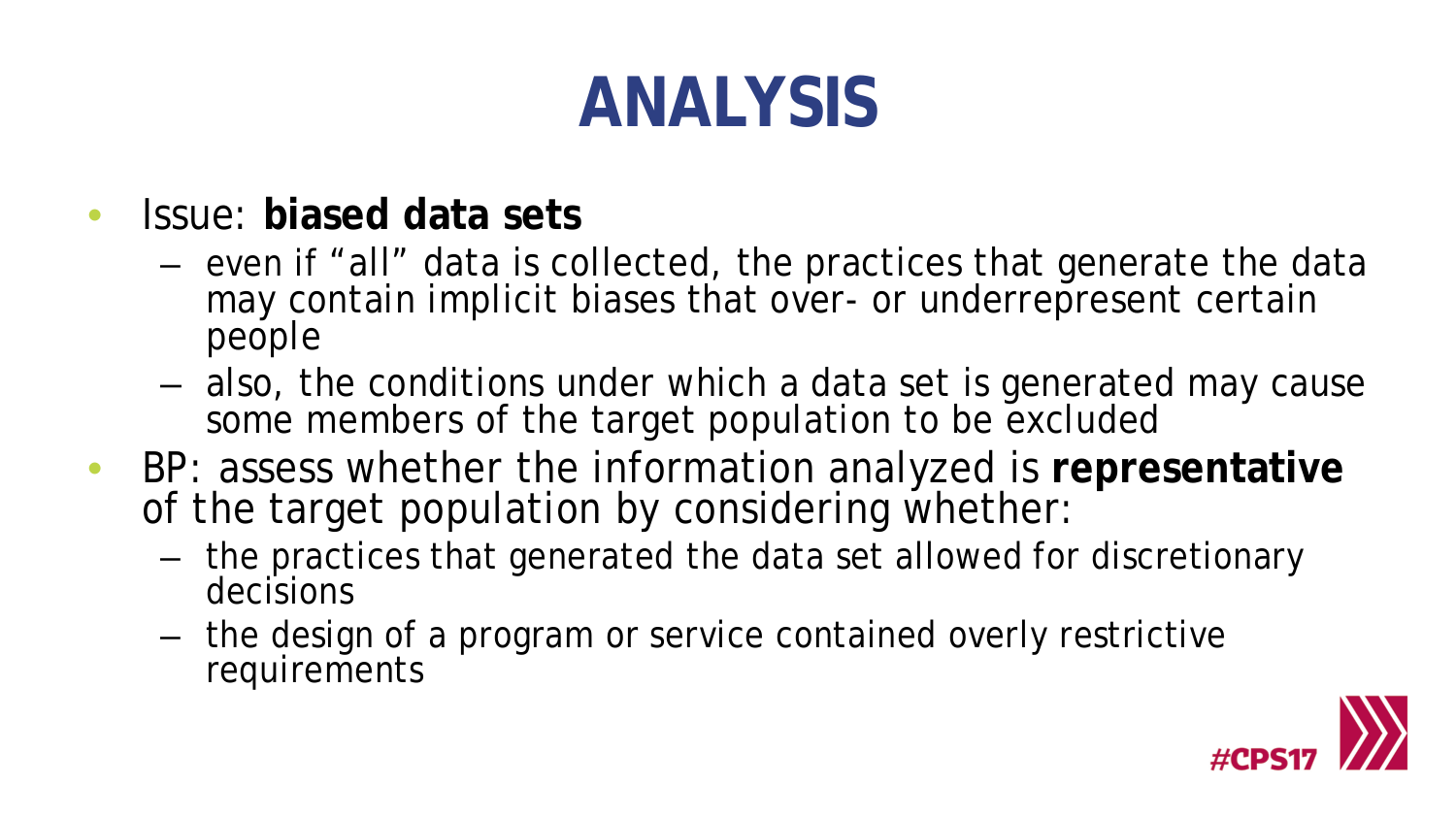# **ANALYSIS (2)**

- Issue: **discriminatory proxies**
	- Charter guarantees every individual a right to "equal protection and benefit of the law without discrimination"
	- variables in a data set that are not explicitly protected may correlate with protected attribute
- BP: ensure analysis of integrated data set does not result in any variables being used as proxies for **prohibited discrimination**
- Outcome of analysis may need to be reviewed by REB or similar body to determine its potential for such discrimination

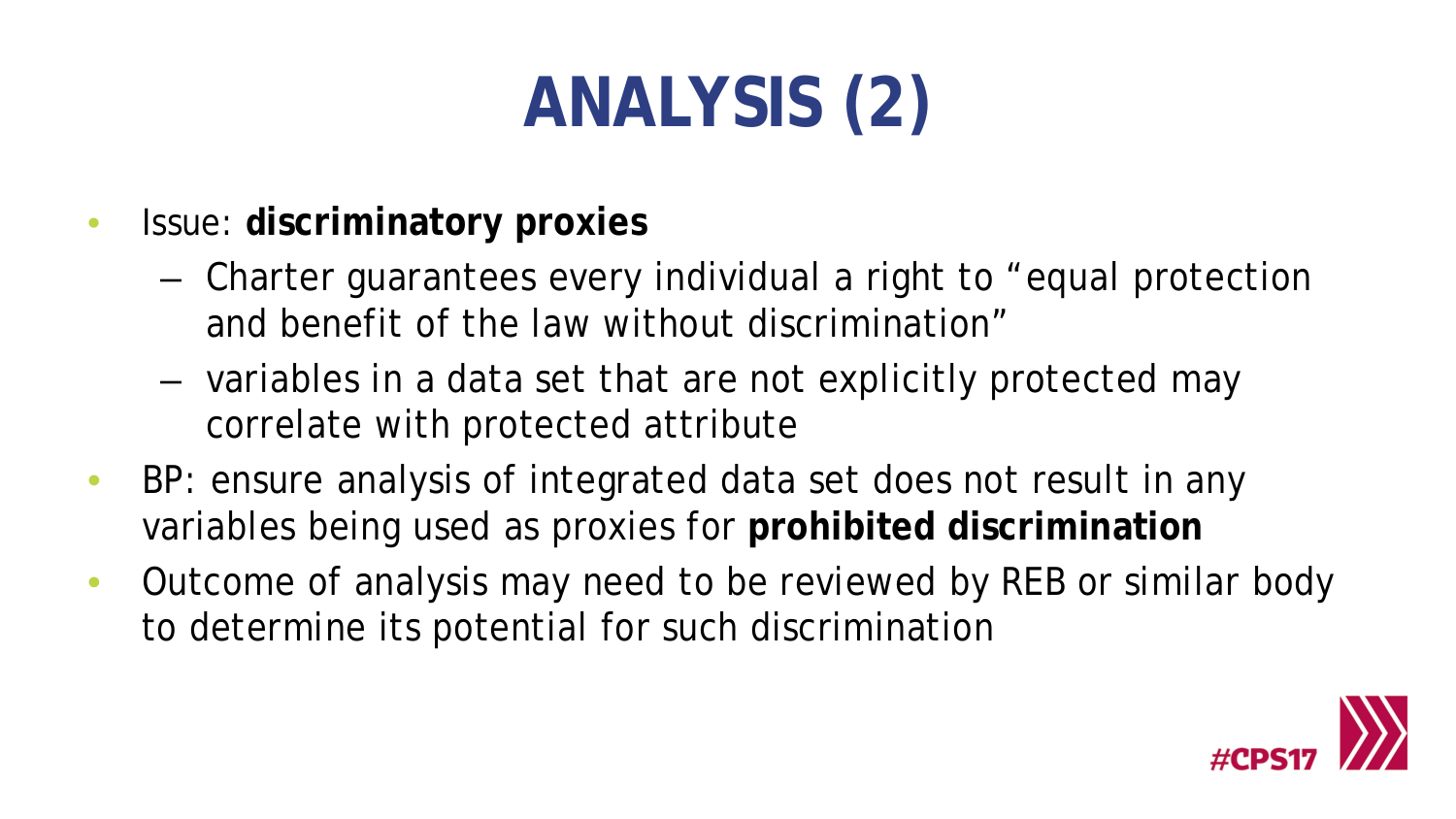## **PROFILING**

- Issue: **lack of transparency**
	- profiling not only processes PI but generates it as well
	- evaluation or prediction of PI happens in the background
	- individuals may not understand the consequences
- BP: individuals should be **informed of the nature of the predictive model** or profile being used, including:
	- the use of profiling and the fields of PI generated by it
	- a plain-language description of the logic employed by the model
	- the implications or potential consequences of the profiling on individuals

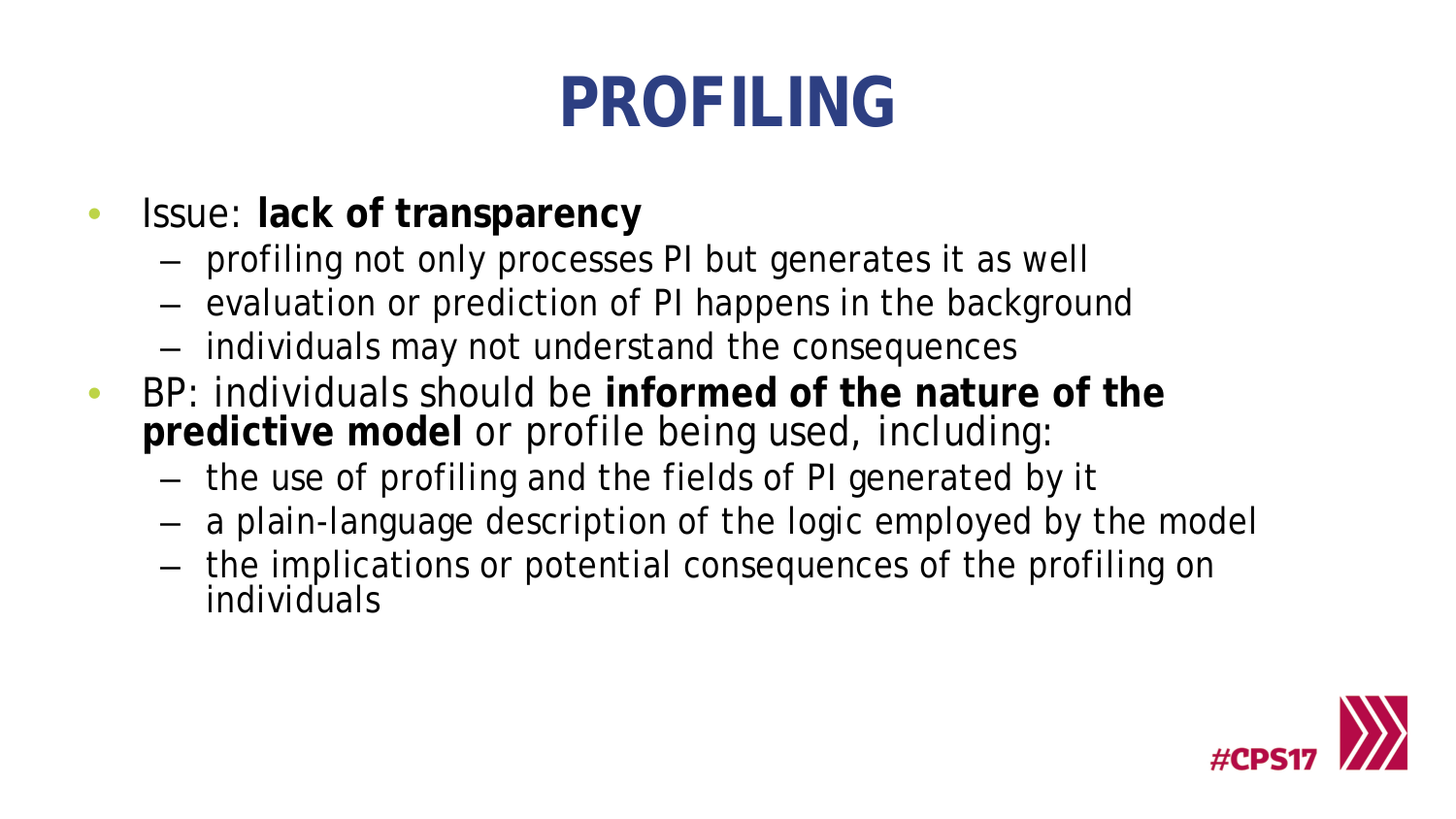# **PROFILING (2)**

- Issue: **individuals as objects**
	- profiling takes reductive approach to understanding where individuals only amount to the sum of their parts
	- even if accurate, individuals may feel a loss of dignity from being subjected to profiling
	- extension of profiling to too many aspects of society or individuals' lives would have serious consequences, such as loss of autonomy, serendipity and exposure to a variety of perspectives
- BP: the public and civil society organizations should be consulted regarding the **appropriateness and impact of proposed profiling**

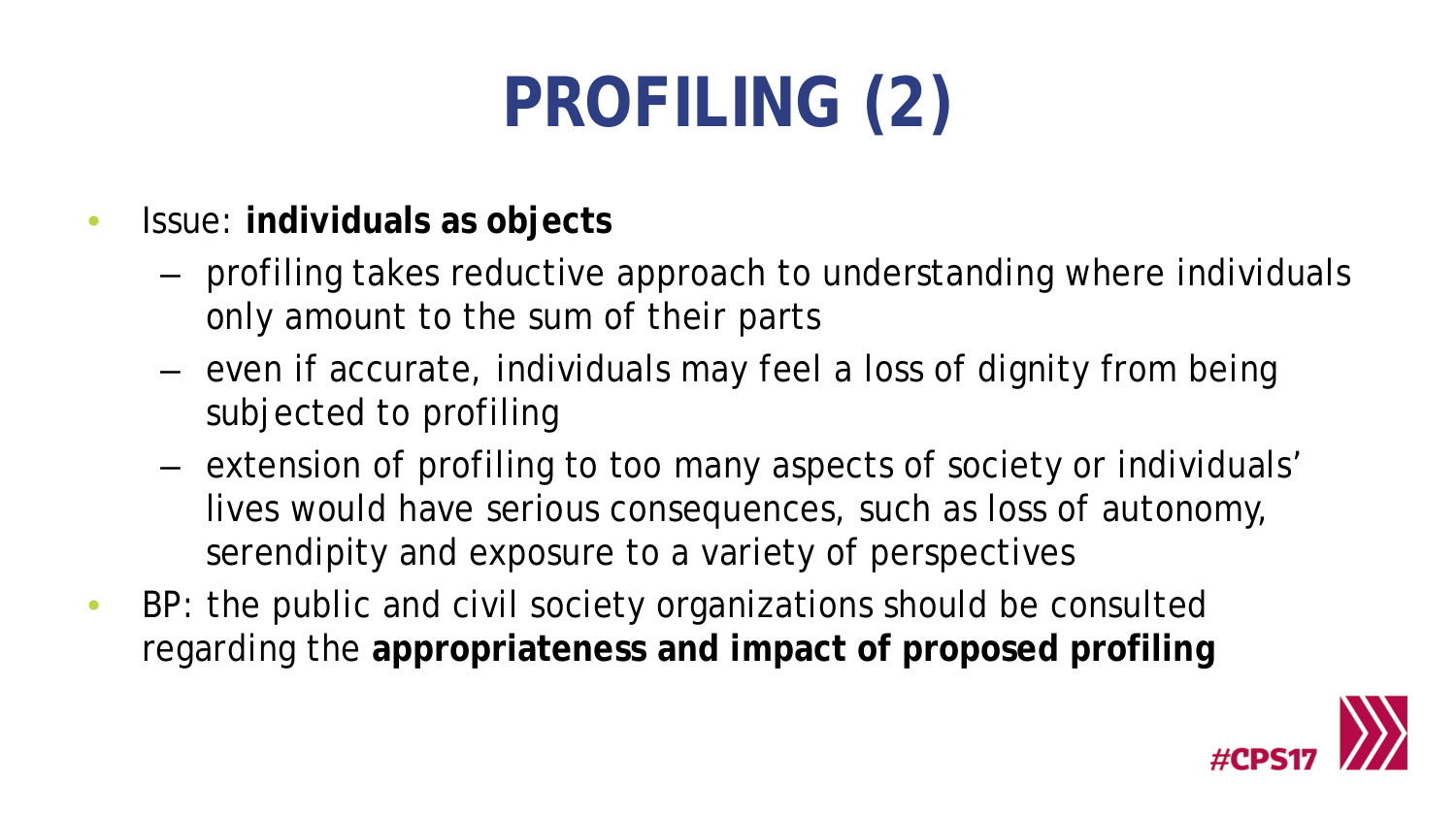#### **COMMENTS FROM A GOVERNMENT PERSPECTIVE**

- Welcome advice!
- Government can't afford to ignore the potential value of big data and analytics
- But neither can it afford to ignore privacy
- How to move forward in a careful manner?

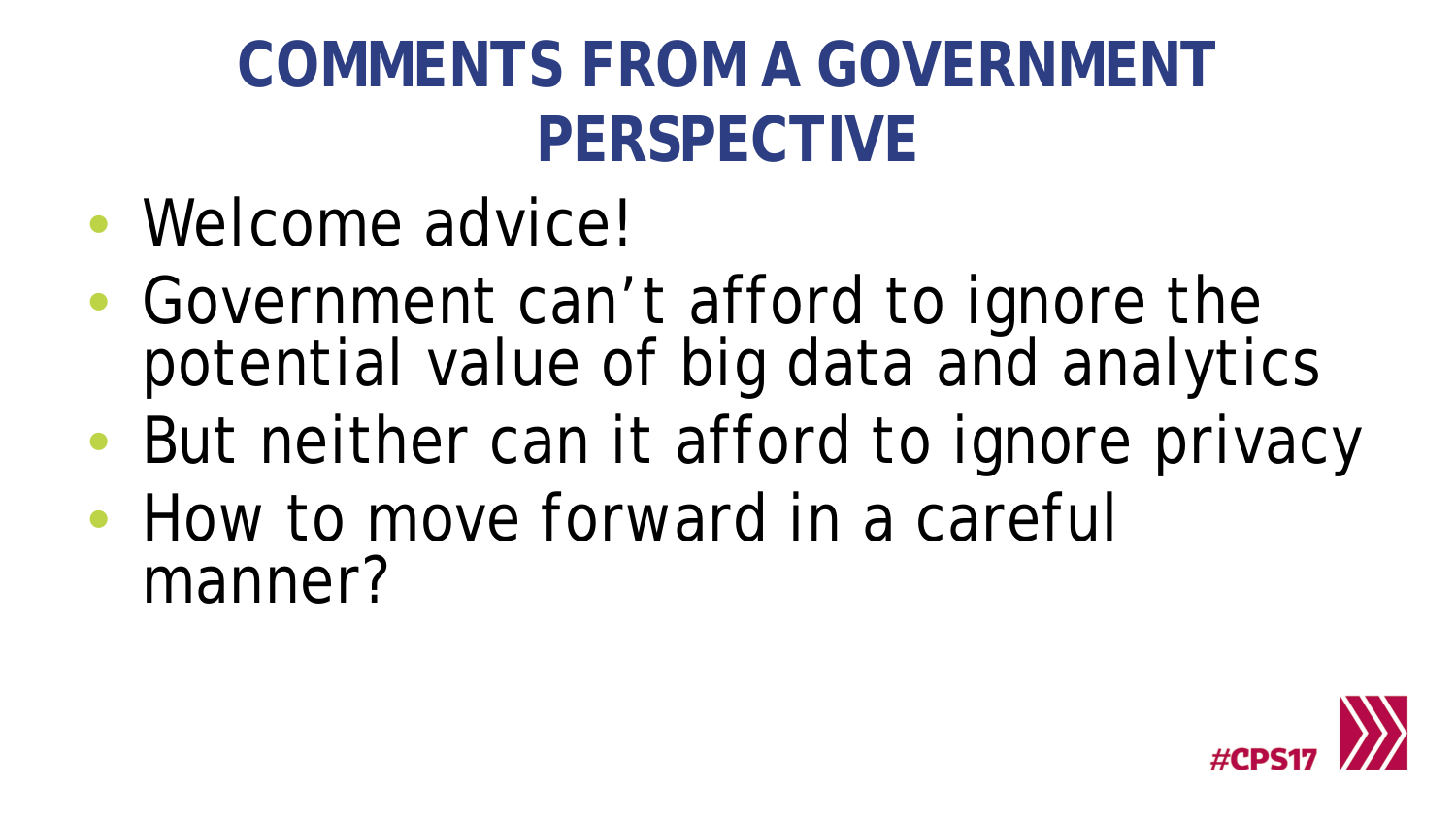### **THE VALUE PROPOSITION**

- Better policy decisions "evidence based decision making"
- Efficiency data re-use
- Better services
- Enhanced program integrity

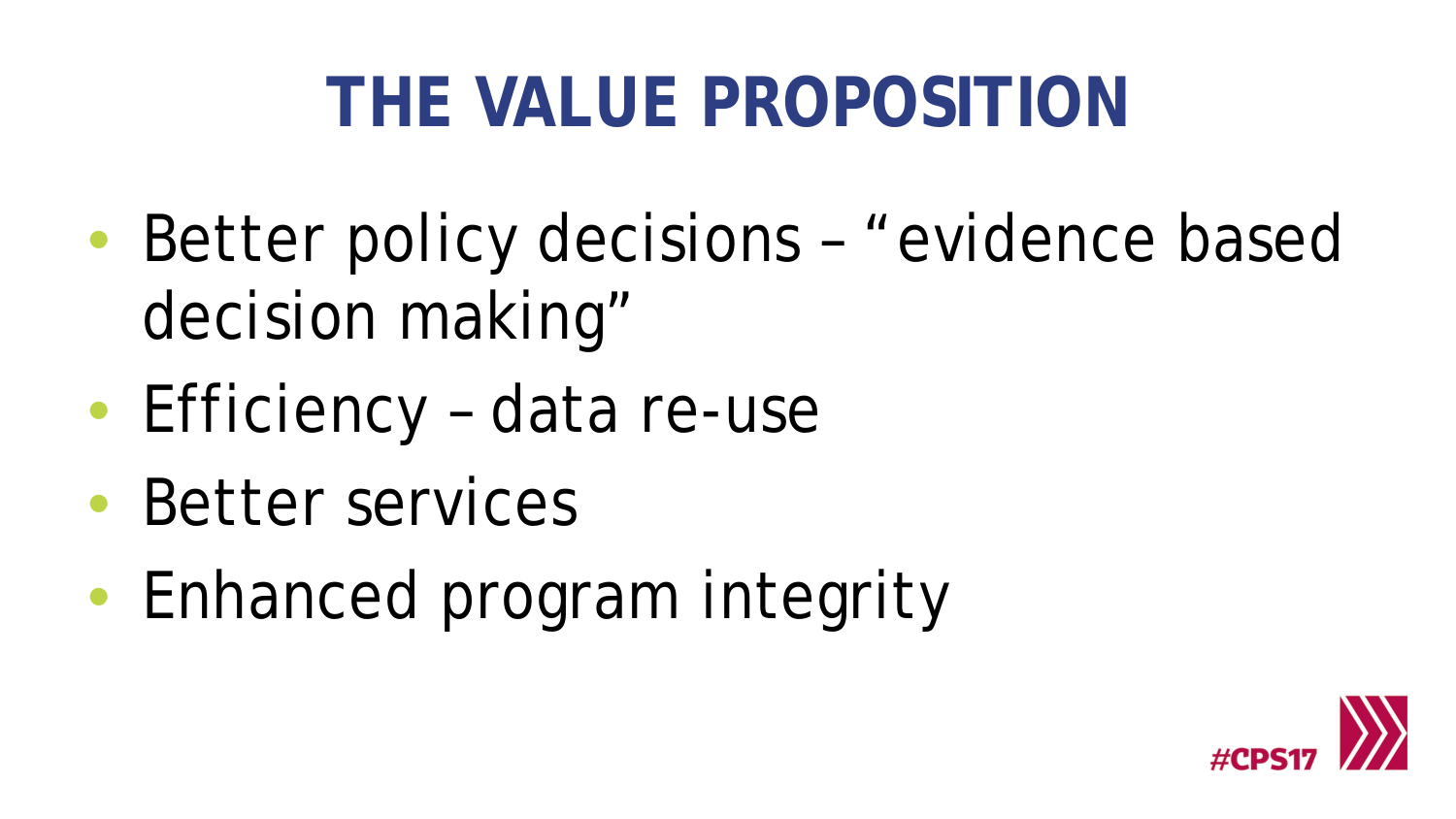### **THE IMPORTANCE OF PRIVACY**

- Privacy is not just a compliance issue
- Privacy protection is important to Canadians
- Maintain trust and confidence of the public

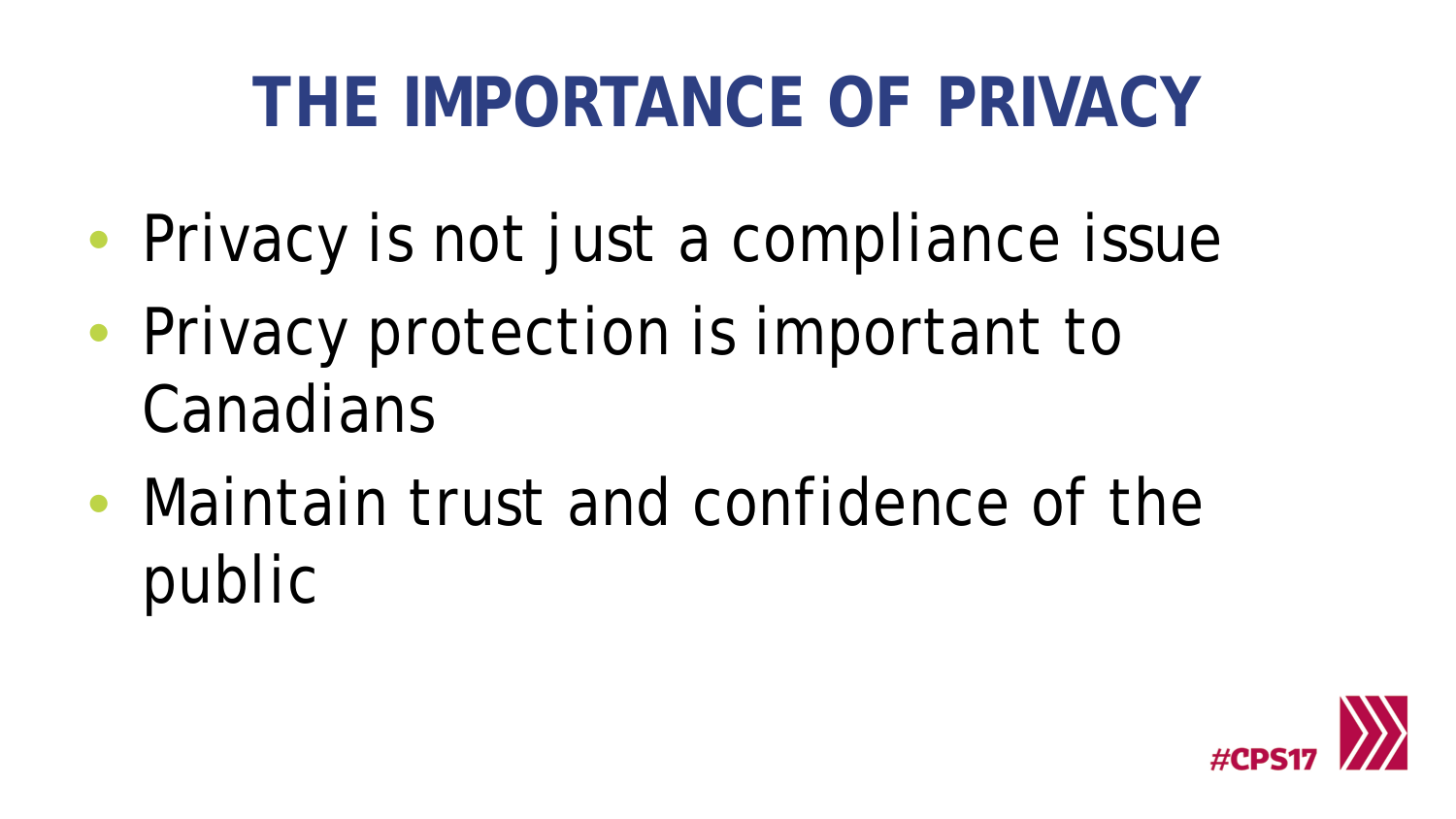### **SOME CHALLENGES**

- Dated legislative framework
- Fragmented, sector specific approaches
- Multiple audiences executives and practitioners
- Public views shaped not just by government behaviour
- PIA process focused on project approval

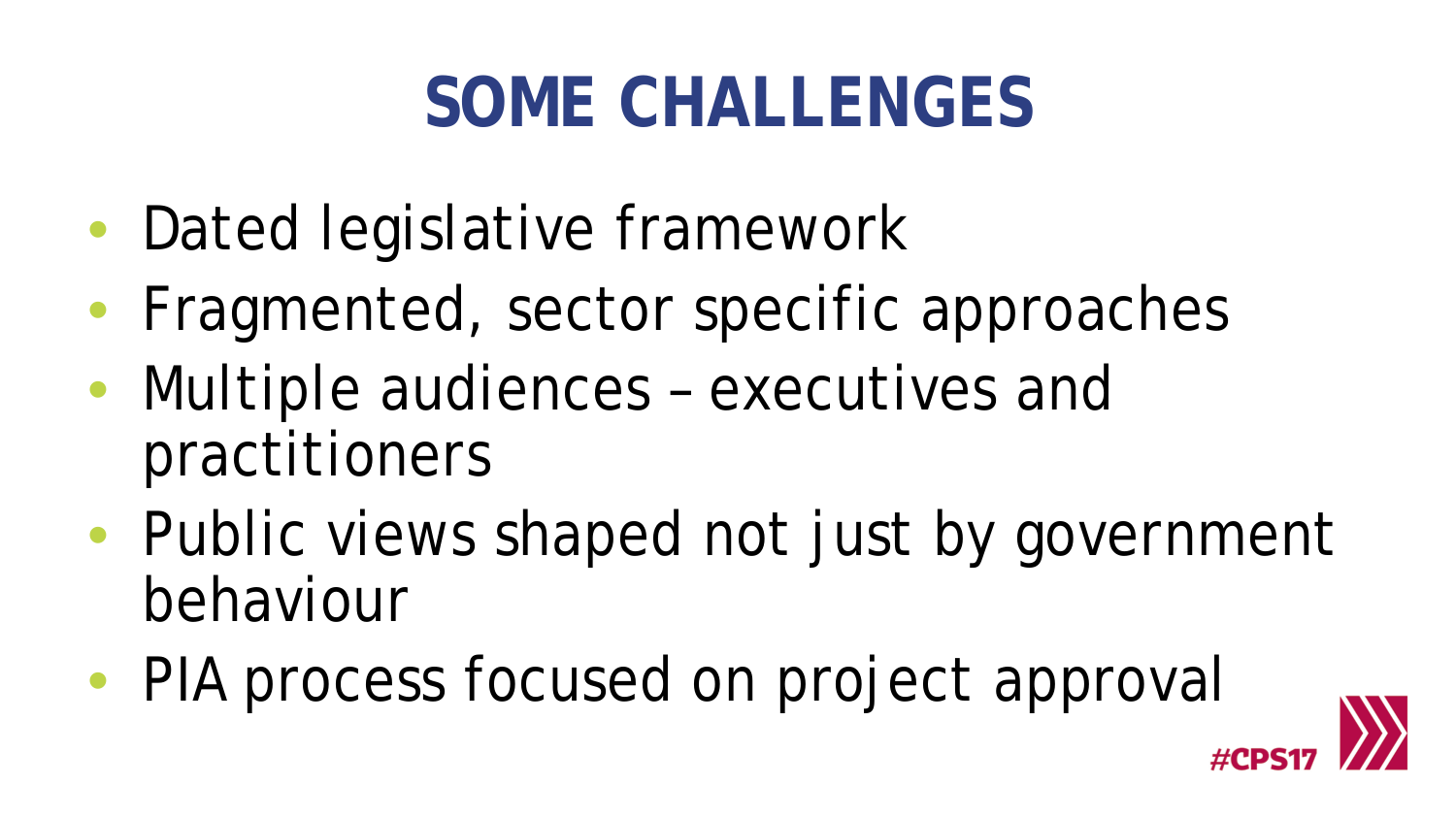### **POSSIBLE SOLUTIONS**

- Governance who makes decisions
- Transparency
- Public engagement
- Approved "data hub/institute" model
- Data literacy of senior public servants
- Enterprise information governance
- Oversight role for IPC